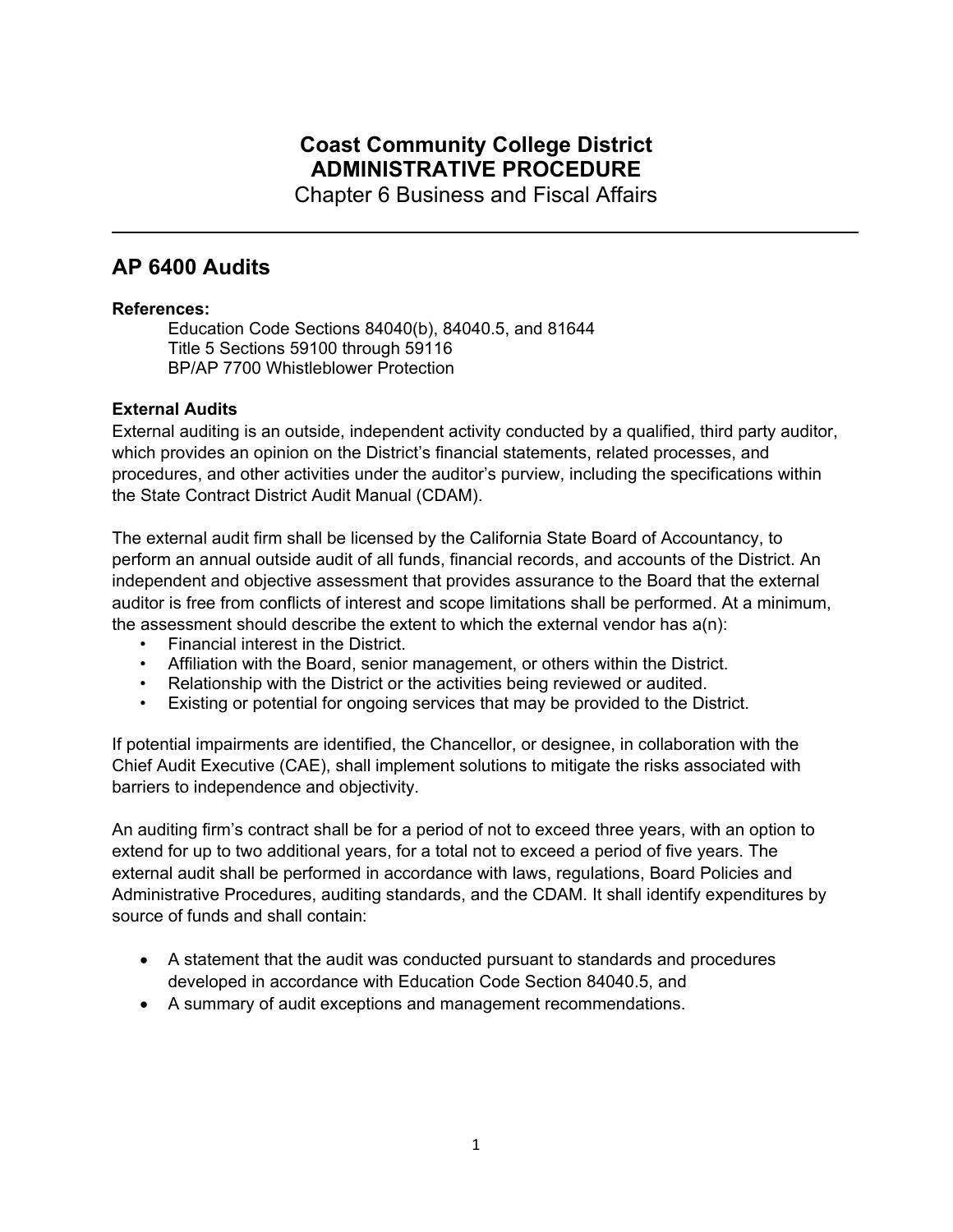Final audit reports for the preceding fiscal year must be accepted by the Board no later than the last scheduled Board Meeting in November. In accordance with the CDAM, the external audit firm must submit the final audit report to the California Community Colleges Chancellor's Office by December 31.

District Office Fiscal Services coordinates audits with the selected external auditor and ensures status updates are provided to District management and the Board as needed. The District Internal Audit Department (Department) may provide logistical support as needed. District Office Fiscal Services retains all external audit reports and management letters and ensures final audit reports are posted on the District's website.

## **Internal Audits**

Internal auditing is an independent and objective assurance and consulting activity designed to add value and improve the District's operations. It helps the District accomplish its objectives by bringing a systematic, disciplined approach to evaluate and improve the effectiveness of the District's programs and operations and internal controls.

The Chancellor appoints a Director, in accordance with District hiring policies and procedures, who serves as the Chief Audit Executive (CAE) and manages the daily operations of the department. The Internal Audit Charter (Charter) defines the internal audit function. The CAE periodically assesses the Charter to ensure it continues to enable the Department to accomplish its objectives.

# **INTERNAL AUDIT DEPARTMENT CHARTER**

## **Mission**

To provide value-added audit, advisory, and investigative services in an independent, ethical, and collaborative environment. Examples of key goals include:

- $\Box$  Contributing to the improvement of management, operations and internal control processes.
- $\Box$  Promoting continuous improvement and operational effectiveness and efficiency.
- □ Enhancing understanding of risk, fraud risk, internal control, ethics, and values.
- $\Box$  Partnering with management to analyze current and emerging risks and design controls to mitigate those risks.
- $\Box$  Fostering communication between District offices and campuses, including the sharing of best practices and model policies.

# **Authority**

Employees are requested to assist the Department in fulfilling its roles and responsibilities. Employees assure that any information provided to the Department is true and correct based upon their best knowledge. Documents and information given to the Department will be safeguarded and held under strict accountability for confidentiality. The Department has a responsibility to observe and make disclosures pursuant to the applicable laws and regulations. Any act of non-compliance or withholding of information may be considered an audit scope limitation, and the CAE may disclose such activity in the engagement report and/or directly to the Chancellor and the Board.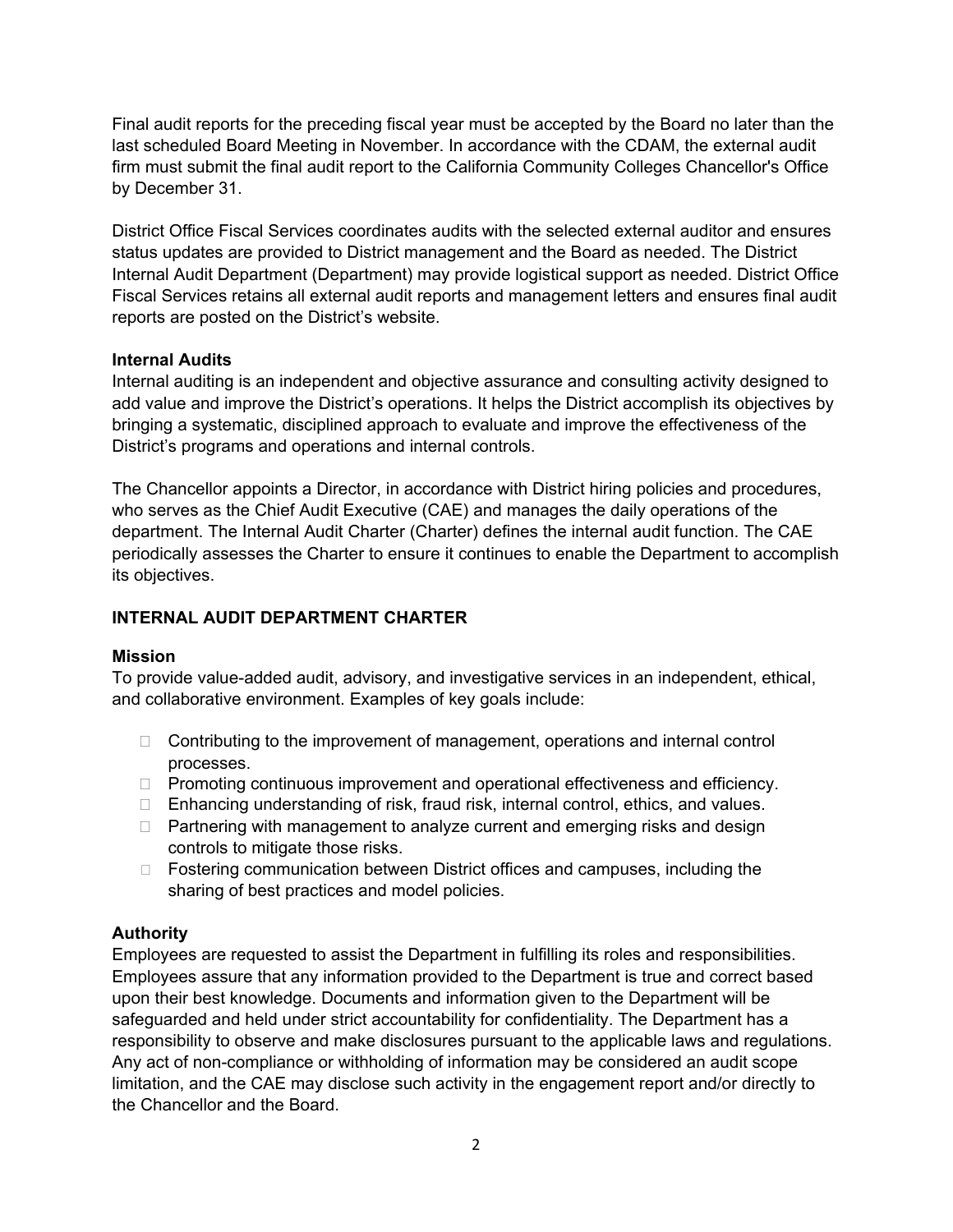#### **Organization**

The Department's policies and procedures, budget, and annual audit plan are reviewed and accepted by management and ratified by the Board. The Chancellor and the Board will receive updates regarding Department activities, and ensure that the Department is included in closed session and board meetings, as allowed under the Brown Act, as related to the activities and services provided by the Department.

#### **Independence and Objectivity**

Department staff will remain free from interference by an event or person in the District, including matters of audit selection, scope, procedures, frequency, timing or report content. In instances where independence and objectivity may be compromised, the CAE should disclose such impairment to the Chancellor and may administratively report to the next-highest-ranking executive employee for which such compromise is mitigated.

The Department does not prepare the financial statements, tax records, or any other material of the District. The CAE will confirm to the Chancellor and the Board at least annually, the organizational independence of the Department.

Department staff maintains professional objectivity in gathering, evaluating, and communicating information about the activity or process being examined, and make balanced assessments of all the relevant circumstances. They are not unduly influenced by their own interests or by others in forming judgments. An annual written statement is maintained by the Department, documenting staff's acknowledgement of independence, compliance with standards, and adherence to the Institute of Internal Auditors' (IIA's) Code of Ethics.

#### **Scope and Responsibility**

Assurance and Audit Services: An objective examination of evidence for the purpose of providing an independent assessment on governance, risk management, and control processes for the organization. Examples may include financial, performance, compliance, system security, and due diligence engagements.

Consulting and Advisory Services: Advisory service activities, the nature and scope of which are agreed with the client, are intended to add value and improve an organization's governance, risk management, and control processes without the internal auditor assuming management responsibility. Examples include counsel, advice, facilitation, and training.

Follow Up Reviews: A review of selected prior audits and/or specific recommendations made by internal and external auditors to determine the extent to which action plans as agreed to by management were implemented.

Occasions may arise where the Department does not possess the subject matter expertise or personnel resources necessary to provide services. In these instances, the CAE may pursue a third-party professional expert. Contract management and oversight of third parties engaged to perform any audit and/or investigative work is the responsibility of the Department, in order to preserve independence and objectivity.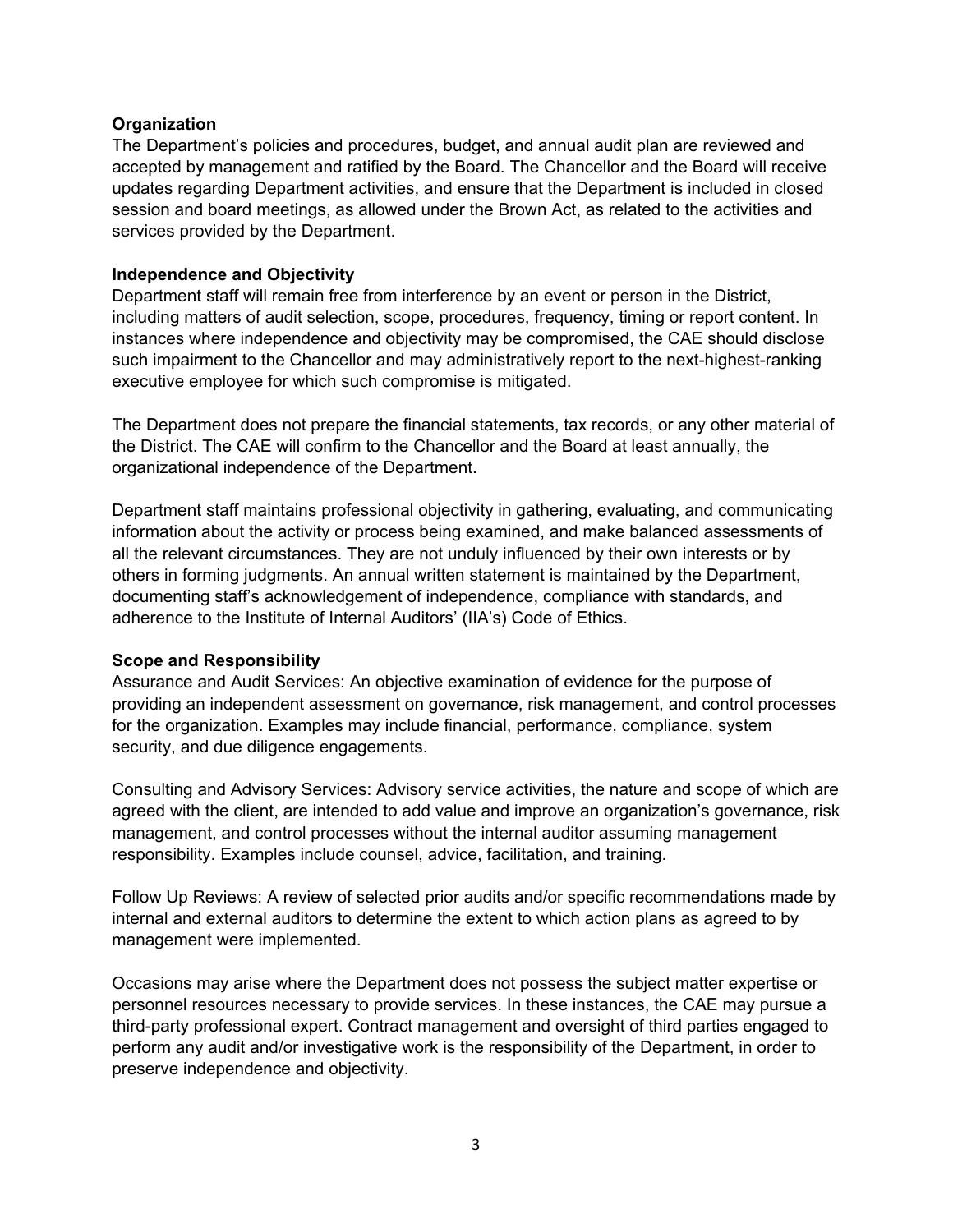#### **Investigation of Allegations**

The Department is the independent, objective investigating body of the District and conducts investigations into allegations of fraud, waste, and abuse, unless otherwise directed by the Chancellor or the Board. In the case of fraud, waste, and abuse, auditors must apply judgement. Fraud is the intentional act to deceive for personal gain. Waste is the act of using or expending resources carelessly, extravagantly, or to no purpose. Abuse includes the misuse of authority or position for personal financial interests.

The CAE manages a reporting system for allegations related to alleged fraud, waste, and abuse. Anonymous reports will be investigated to the extent possible, and individuals contacted and/or interviewed during the course of an investigation shall be advised of the District's noretaliation policy as referenced in Board Policy and Administrative Procedures 7700.

In the event a person makes a report as described in the District's Whistleblower Board Policy and Administrative Procedure (BP/AP 7700), the receiving supervisor or responsible administrator shall notify the CAE so that an investigation may be initiated in a timely manner. Allegations may be reported to an immediate supervisor, or if the allegation involves an immediate supervisor, a responsible administrator at the campus and/or District Office. Allegations may also be reported directly to Internal Audit. Depending on the nature of the allegation, the investigation may be referred to a campus or other department within the District at the CAE's discretion in collaboration with the Chancellor. Allegations received by the CAE will be documented and the Chancellor will be notified.

Investigations are performed under the direction of General Counsel. Any memos, reports, or other investigative documents shall be directed to General Counsel, the Chancellor, and District management as appropriate. The CAE, in collaboration and consultation with the Chancellor, is responsible for ensuring that a prompt and complete investigation is made by an individual with the competence and objectivity to conduct the work. When an allegation is substantiated by independent review, the Chancellor and/or the CAE shall notify appropriate District management and the Board.

If an investigation determines that the allegations are substantiated, District management is responsible for implementing corrective action, which may include contacting external authorities. Any persons impeding an investigation will be reported to the appropriate administrator for prompt remedial action.

## **Reporting Accountabilities and Quality Assurance**

The CAE submits an annual, risk-based audit plan to the Chancellor for review and to the Board for ratification. The plan will report a list of the Department's activities for the fiscal year, budget and resources, and any significant resource limitations. Any deviations to the plan shall be based upon changes in the risk environment and reported to the Chancellor and the Board.